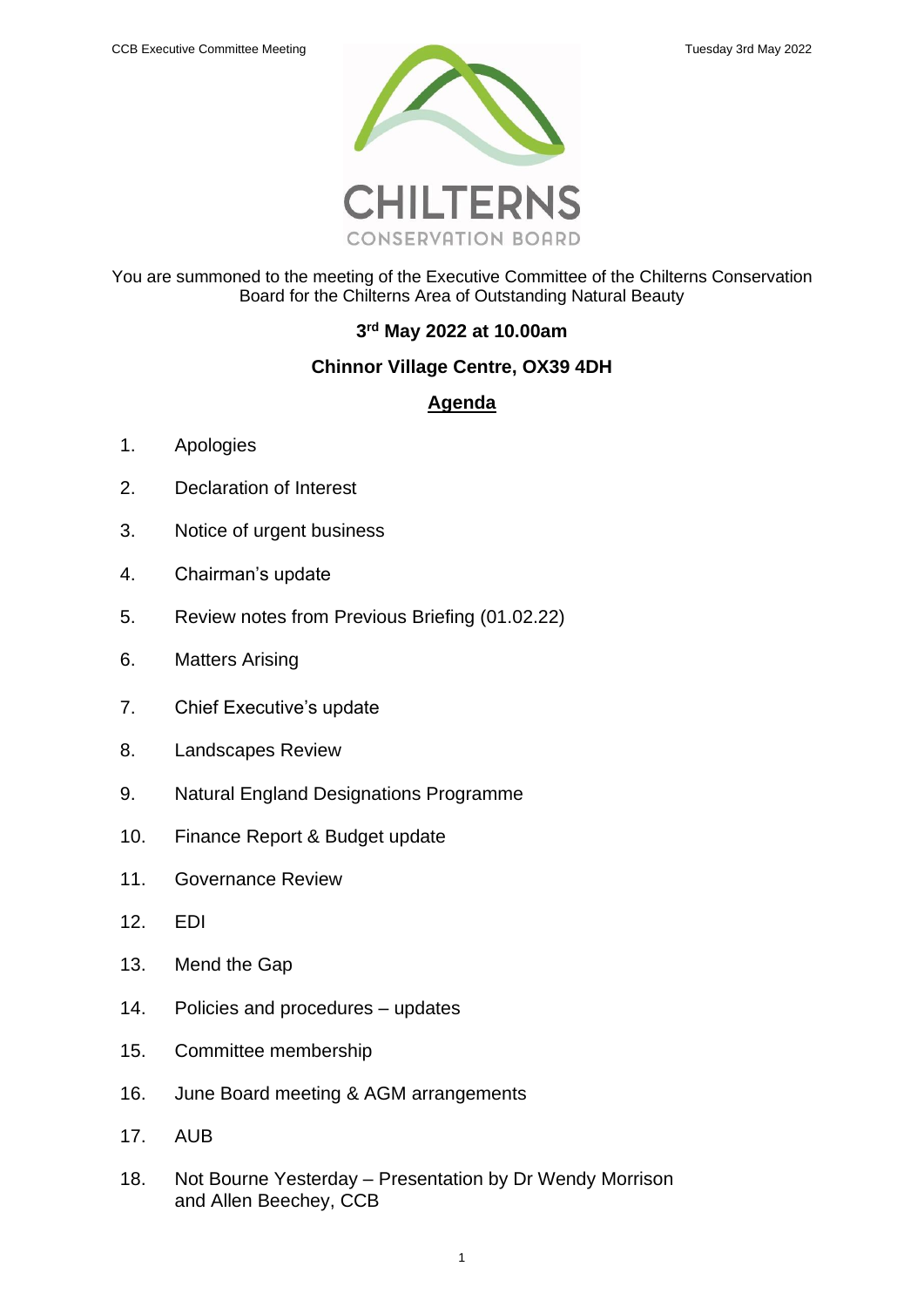#### Future Meetings:

| <b>Full Board</b>          | 14 June 2022 Plus AGM |
|----------------------------|-----------------------|
|                            | 6 September 2022      |
|                            | 6 December 2022       |
| <b>Executive Committee</b> | 2 August 2022         |
|                            | 1 November 2022       |
| <b>Planning Committee</b>  | 12 July 2022          |
|                            | 11 October 2022       |
|                            |                       |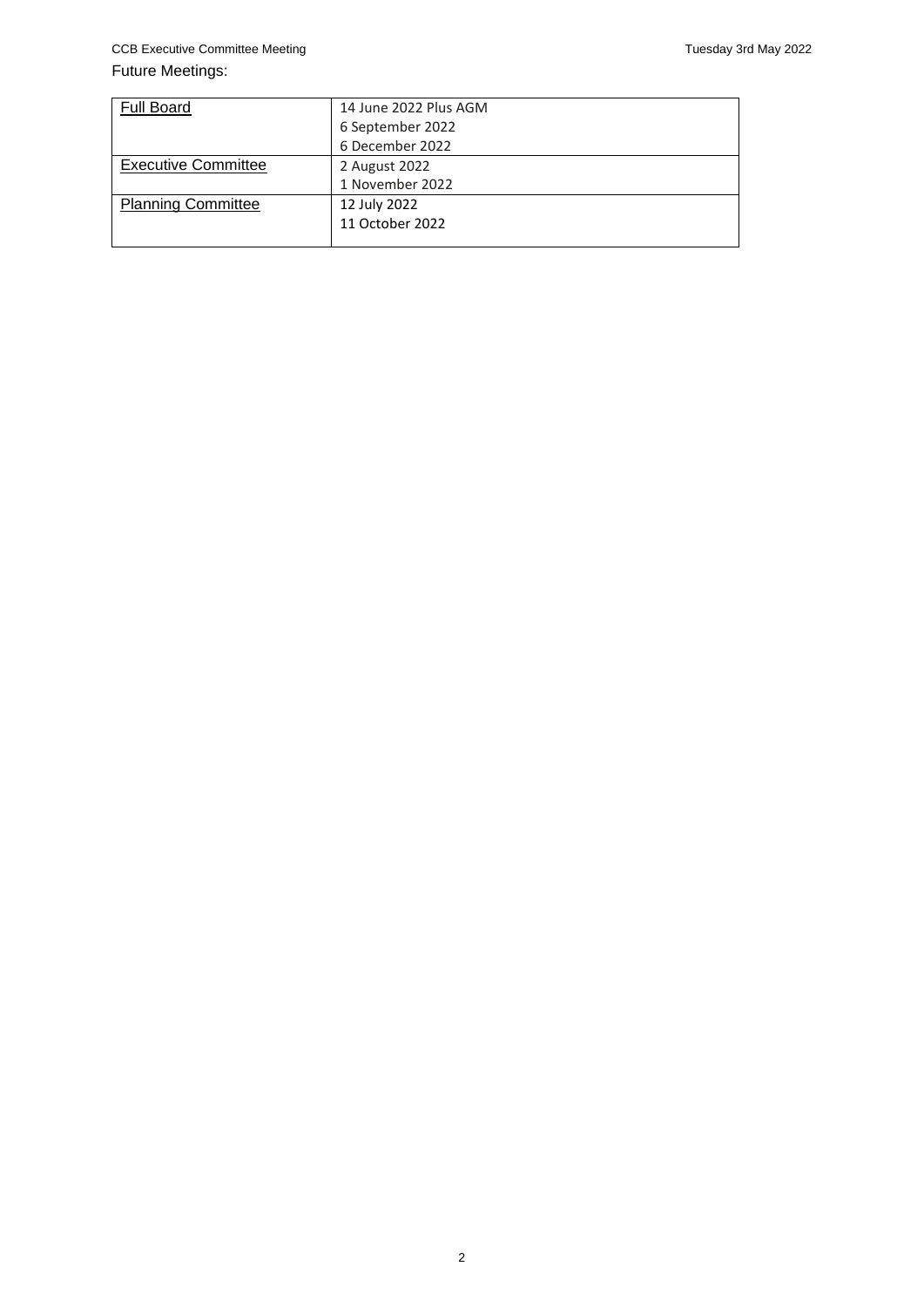<span id="page-2-0"></span>

# **NOTES OF THE BRIEFING OF THE EXECUTIVE COMMITTEE**

## **HELD ON Tuesday 1 st February 2022**

### **by remote video conferencing commencing at 10.00 am**

#### Present:

Cllr John Griffin Cllr Charles Hussey Cllr Lynn Lloyd John Nicholls Paul Mainds Cllr Richard Newcombe

In attendance: Graham Hurst Dr Elaine King

Deirdre Hansen

Board Member Board Member Board Member Board Member, Deputy Chair Board Member, Chair Board Member

CCB Finance Officer CCB Chief Executive Officer

Clerk to the Board Bob Empson Management Consultant joined 10.59

The Chair welcomed all present.

#### **1. Apologies for absence**.

Apologies for absence were received and accepted from Alison Doggett, Secretary of State appointee, Sir Hector Sants, Buckinghamshire Parish Council Member and John Shaw, Secretary of State appointee.

#### **2. Declarations of interest**

None.

#### **3. Notice of Urgent Business**

The meeting was notified of amendments required to the bank authority.

#### **4. Chair's update**

1. We are still awaiting the response from Defra on the new Secretary of State appointment and the Chair has still to submit comments on Defra's new appraisal system for their Board appointees.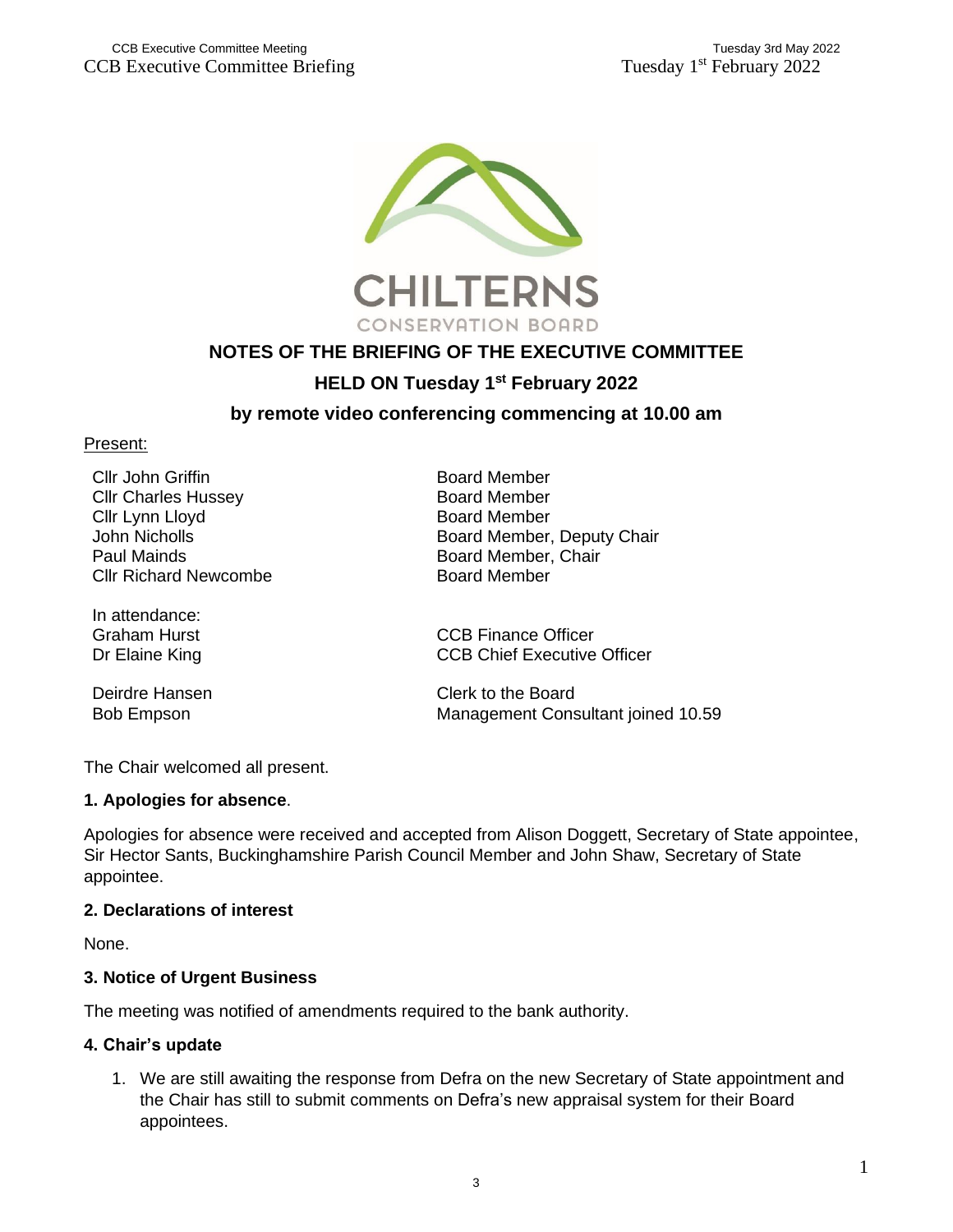- 2. The planned meeting between the Chair and CEO with the Cotswolds AONB's Chair and CEO is delayed until March.
- 3. He held a very useful meeting with Bob Empson, Management Consultant, the CEO, Deputy Chair and the Fundraising and Development Manager.
- 4. Geeta Ludhra held her first EDI meeting with John Shaw and Robert Roche.
- 5. He had a good session with the team to discuss engagement with farmers.
- 6. Engagement with HS2 and its contractors will be led by the team.
- 7. Lynne Cordice has been promoted to Senior Administration Officer.
- 8. Work on getting SharePoint or a similar filesharing system up and running for Board members is a priority.
- 9. The Chair is writing to support the Local Government Association in its aim to allow for hybrid meetings.
- 10. The CEO and Chair have met with Defra on their response to the Landscapes Review.
- 11. Meetings have been held on the AONB boundary extension and management and Governance arrangements.

## **1. The Committee NOTED the update.**

## **5. Review minutes of the previous meeting 2nd November 2021.**

The minutes of the meeting of  $2<sup>nd</sup>$  November 2021 were reviewed and following a typing error were recommended for approval at the next meeting.

### **6. Matters arising**

A question was asked if the generous legacy from a former volunteer should be put towards a physical memorial. The CEO, Chair, Deputy Chair and Finance Officer are looking into how make best and most appropriate use of the donation.

### **7. Chief Executive's Update**

The CEO reported on key work and events. In general, there is a lot going on.

- 1. She has been working with the senior team on developing the Business Plan. Workshops have been held with the Board and the whole team. It is an ongoing conversation with continuous review. It has been useful to get feedback from the team. The process is iterative, ultimately leading to a 25-year vision for the CCB.
- 2. The Government's response to the Glover Review was published in January and the team is working with the NAAONB and internally on a response.
- 3. Lynne Cordice's promotion was the right thing to do. She does a fantastic job and now line manages Donna Webb.
- 4. The promotion to Project Manager has been offered to and accepted by Allen Beechey. The project's work is expanding, including working with Thames Water on a Smarter Water Catchment pilot for the River Chess and Allen is doing a brilliant job. We also have opportunity to be even more ambitious through additional new Thames Water major projects.
- 5. Farming in Protected Landscapes is delivering huge impact, which includes a significant amount of tree and hedge planting and gapping up of existing hedgerows.
- 6. Chalk, Cherries and Chairs' Project Manager, Lachlan Stuart, is reviewing and reconfiguring elements of the project, which is our biggest project in terms of value and complexity.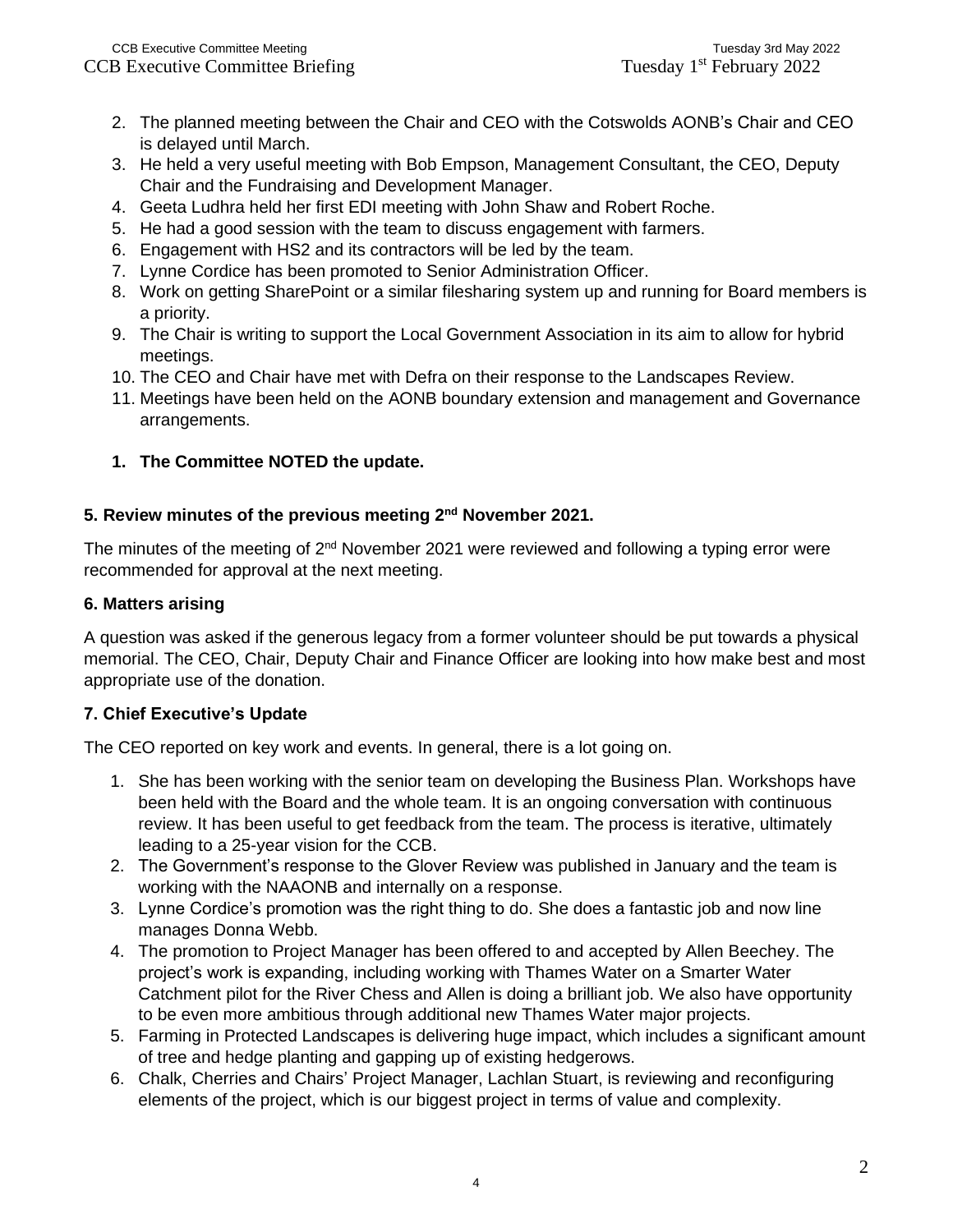- 7. The Comms team are very busy creating high quality content and working on our new website. The new website is shaping up well, with a great deal of time needed to update and create new content. The CEO will ask about a specific launch date, due in the next couple of months.
- 8. The CEO is working with colleagues and Natural England as part of its Designations Programme. The work comprises two strands – exploring a Chilterns AONB boundary extension and exploring management and governance arrangements that could improve effectiveness. The Chair has been asked to join the Management Advisory Group for the boundary extension work. The group meets every two weeks, with the Countryside Officer, the Planner and the Conservation and Landscapes Officer also involved with this work.

### **1. The Committee NOTED the progress update.**

#### **8. Finance Report**

The Finance Officer reported on the Core and Project activities for the nine months to 31 December 2021.

Core income for the nine months is £516,785 and broadly as expected.

- 1. The full Defra grant of £448,203 has been received and the local authorities' contributions have also been received.
- 2. A legacy of £64,504 received from a former volunteer.
- 3. Fee income earned this year is expected to be substantially more than budgeted as we can recover a share of administration cost from the Farming in Protected Landscapes programme and Green Recovery Challenge Fund project.

Core expenditure for the nine months is £421,736, as expected.

Project income received for the nine months is £1,028,334, as expected.

Project expenditure was £600,143. The shortfall relates to expenditure made, but not yet claimed back.

The Finance Officer reminded the Committee of the projects that require match funding, including a contribution from the CCB:

Chalk Cherries Chairs - CCB contribution £10,000

Chalkscapes - CCB contribution £20,000

Chilterns Chalk Streams Project - CCB contribution £10,000 per annum

It was noted that the major expense is salaries. Additional one-off funding for all AONBs from Defra, to use this financial year, is being used in part to update IT systems and equipment.

Members were reminded that project funding is always a timing issue.

The Committee reviewed and commented on the financial report

### **1. The Committee NOTED the financial position at 31 December 2021.**

### **9. Draft Budget 2022-23**

The Finance Officer reported that the 2022-23 budget has been prepared as part of the CCB's five-year Budget and Business Plan. The aim is to set a budget to achieve our ambitions.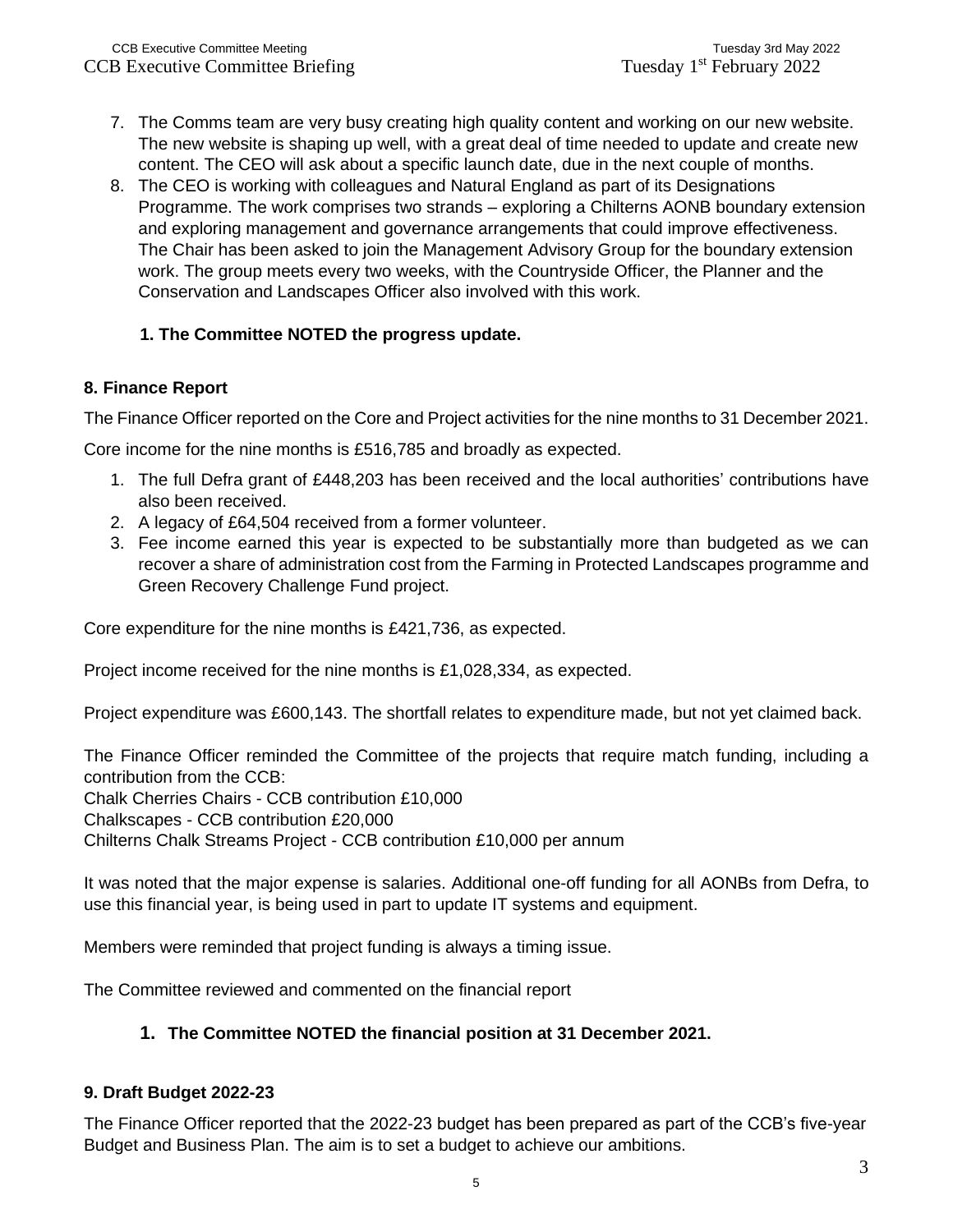The Core budget 2022-23 makes some assumptions:

- 1. Defra and Local Authority contributions increase by 1% p.a.
- 2. Additional fee income can be generated by recovering a contribution to core activities from certain programmes.
- 3. Meetings are being held to plan income generation.

Core expenditure makes the following assumptions:

- 1. Employment costs reflect the number of staff required to facilitate the work of the CCB. This reflects substantial increases in costs in the next few years.
- 2. Project budgets show both current projects and potential projects.
- 3. A full workload is forecast for the next five years if funding can be obtained for potential projects.
- 4. As mentioned above in 8. the CCB currently match funds some projects, any deficits to be funded from reserves.

#### *10.59 Bob Empson joined the meeting*

Members discussed the draft budget and recommended some amendments before presentation to the Board. The Finance Officer will revise the budget and update the Board.

### **1. The Committee NOTED the progress of the budget.**

#### **2. The Committee RECOMMENDED some revisions to the draft budget.**

#### **10. Financial Regulations update**

The Finance Officer had reviewed the Financial Regulations as advised by the Internal Auditors. The CCB has changed the financial software it uses, and the Financial Regulations have been amended to reflect this change.

The Finance Officer reported that having reviewed the Financial Regulations they are still fit for purpose.

The Bank Mandate needs to be updated to include the Chair, Vice Chair, and the Senior Administrative Officer. The CEO and the Financial Officer remain on the bank mandate.

### **1. The Committee NOTED the reviewed and revised Financial Regulations.**

### **2. The Committee NOTED the updated bank mandate.**

#### **11. Business Plan**

The Chair welcomed Bob Empson to the briefing and members introduced themselves.

Bob gave a reflection on his observations so far in formulating the Business Plan. The process has been hard work for the CEO and the team, due to a tight timetable, but everyone has had an opportunity to contribute. Progress in terms of timing is good and the draft is nearing completion. All credit to the CEO and her team.

The CEO had presented a draft Business Plan for comment and feedback. The draft Business Plan has been formed after analysis of the CCB's internal and external environments, a staff survey and Board member and staff workshops.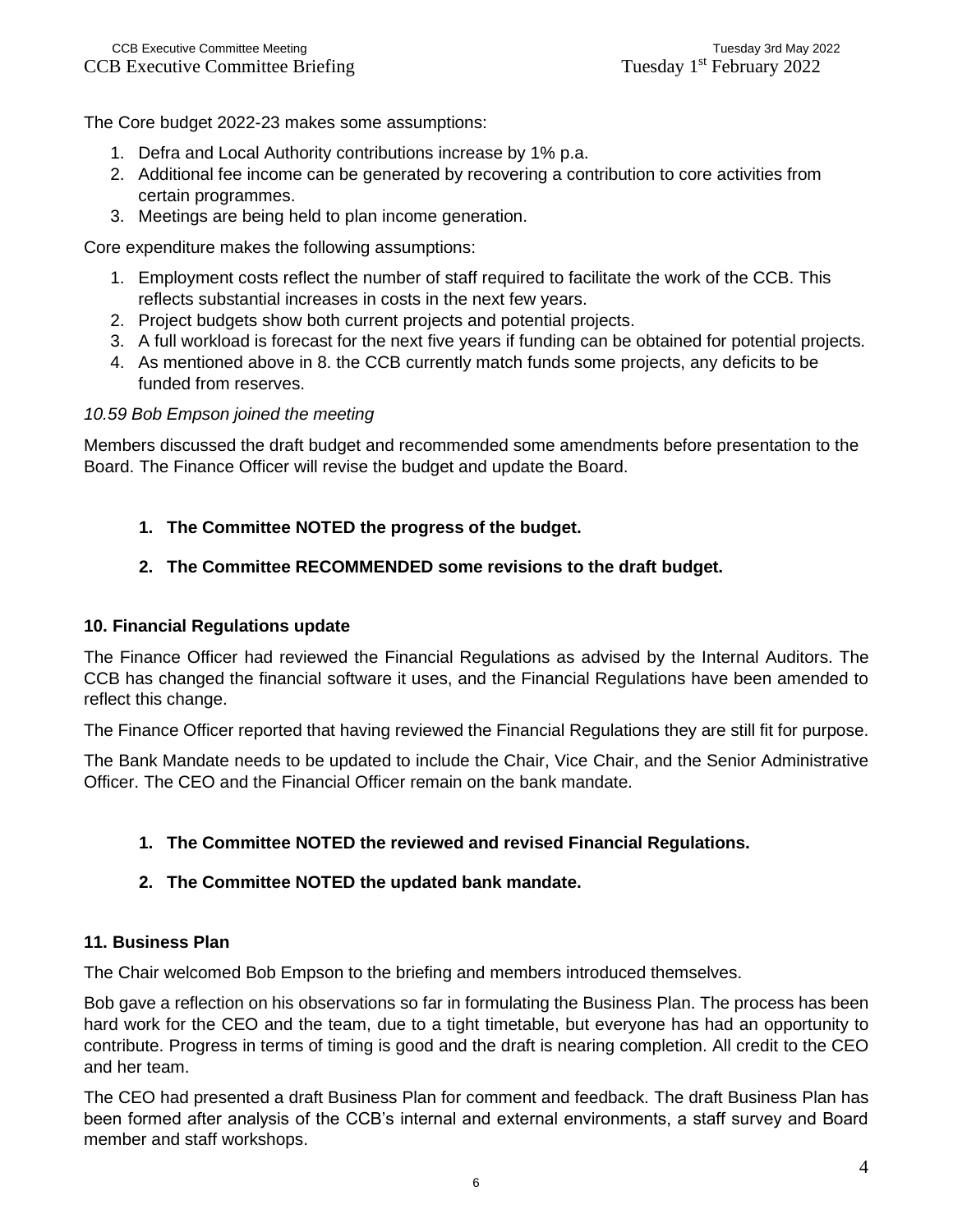Key elements:

- 1. Prioritisation of work and use of limited resources.
- 2. Development of an operational plan.
- 3. Internal KPIs

Members discussed the draft Business Plan and provided feedback. The CEO and team will work on the Business Plan for presentation to the Board meeting on 1<sup>st</sup> March.

## **1. The Committee REVIEWED the draft Business plan and PROVIDED feedback.**

### **12. Governance Update.**

The Deputy Chair noted that, following discussions at the December Board briefing, the governance work programme will be presented at the March Board meeting. He had had a meeting with the NAAONB and discussion had taken place at the Planning Committee.

The Planning Committee recommended:

- 1. Changes to the way the Planning Committee operates
- 2. Making the request to be a Statutory Consultee
- 3. Not pursuing a Chilterns wide Local Plan, but proposing worthwhile alternatives.

A paper is being put together and will go to the Planning Committee and possibly the next Board meeting.

The Countryside Officer is looking at the criteria that need to be set up for a Planning Committee in a different shape.

A next meeting for the Task and Finish Group is being planned.

The Chair thanked him for the helpful update.

### **1. The Committee NOTED the update.**

### **13. Agenda Board meeting 1st March.**

The Chair noted the following items for inclusion on the agenda for the Board meeting 1<sup>st</sup> March:

- 1. The budget needs to be signed off
- 2. An update on Landscape Review and our work with Natural England on its Designations Programme
- 3. Governance, EDI, Policies and Procedures

4. June Board meeting to be held in the north of the Chilterns AONB to include sight of the Chalkscapes project.

5. Business Plan – a word version to be sent out in advance of the next Board meeting and members to be asked to send comments before the meeting.

*11.45 the Deputy Chair was thanked for his work and left the meeting*